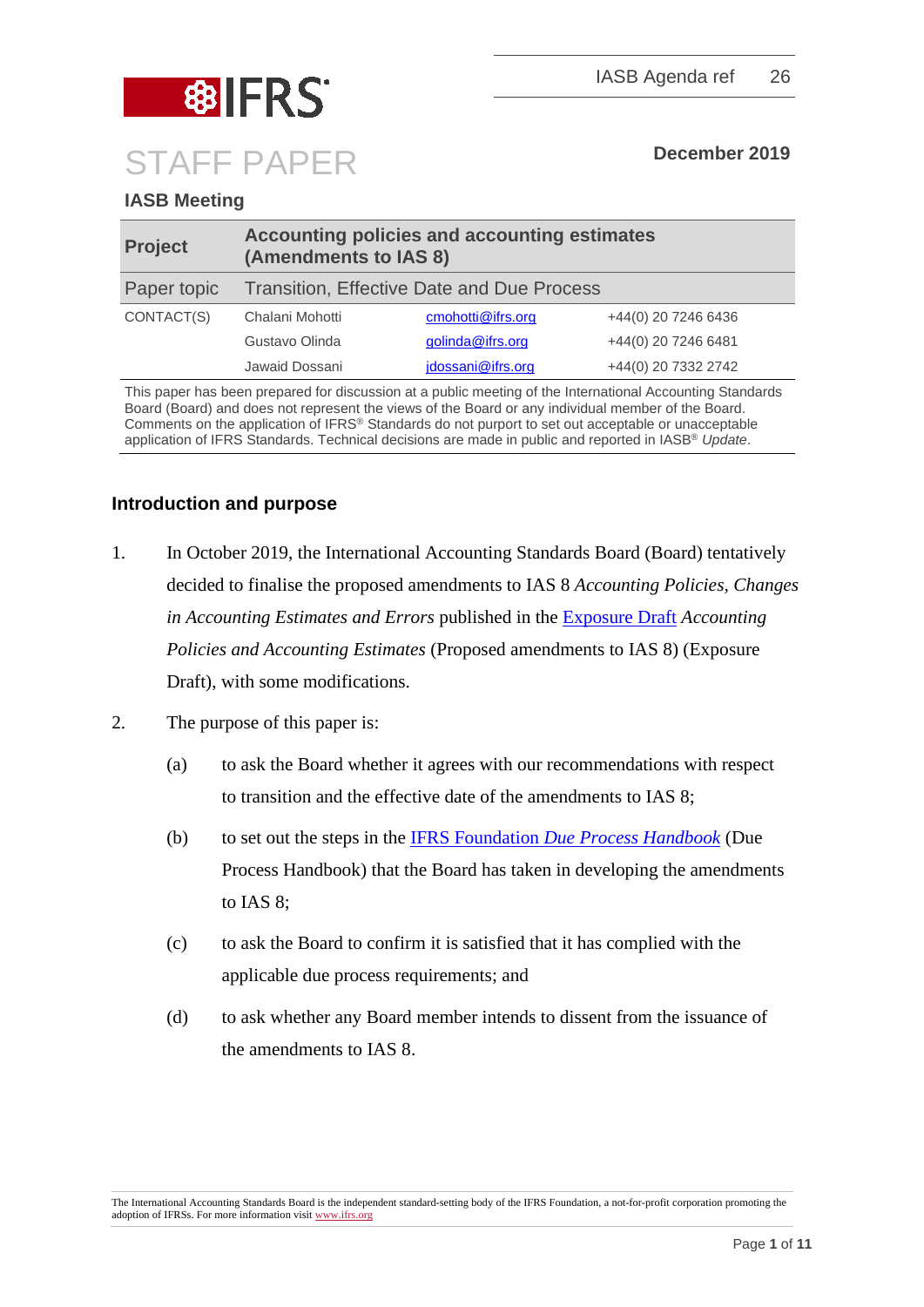## **Structure of the paper**

- 3. This paper is structured as follows:
	- (a) Summary of the amendments (paragraphs [5–](#page-1-0)[7\)](#page-2-0);
	- (b) Transition and effective date (paragraphs [8](#page-2-1)[–24\)](#page-5-0); and
	- (c) Due process steps and permission for balloting (paragraphs [25–](#page-6-0)[29\)](#page-7-0):
		- (i) re-exposure;
		- (ii) intention to dissent;
		- (iii) confirmation of the due process steps; and
		- (iv) proposed timetable for balloting and publication.
- 4. This paper includes two appendices:
	- (a) Appendix A––Extract from the Basis for Conclusions on the Exposure Draft; and
	- (b) Appendix B––Actions taken by the Board to meet the due process requirements.

## **Summary of the amendments**

- <span id="page-1-0"></span>5. The amendments to IAS 8 would aim to help entities distinguish accounting policies from accounting estimates. In October 2019, the Board tentatively decided to modify the proposals in the Exposure Draft in response to feedback.<sup>[1](#page-1-1)</sup>
- 6. The amendments to IAS 8 would:
	- (a) introduce a definition of 'accounting estimates'—that definition would specify that:
		- (i) accounting estimates are monetary amounts in financial statements that are subject to measurement uncertainty;
		- (ii) such monetary amounts are outputs of measurement techniques used in applying accounting policies; and

<span id="page-1-1"></span><sup>&</sup>lt;sup>1</sup> [Agenda Papers 26A–26D](https://www.ifrs.org/news-and-events/calendar/2019/october/international-accounting-standards-board/) for the October 2019 Board meeting provide further information.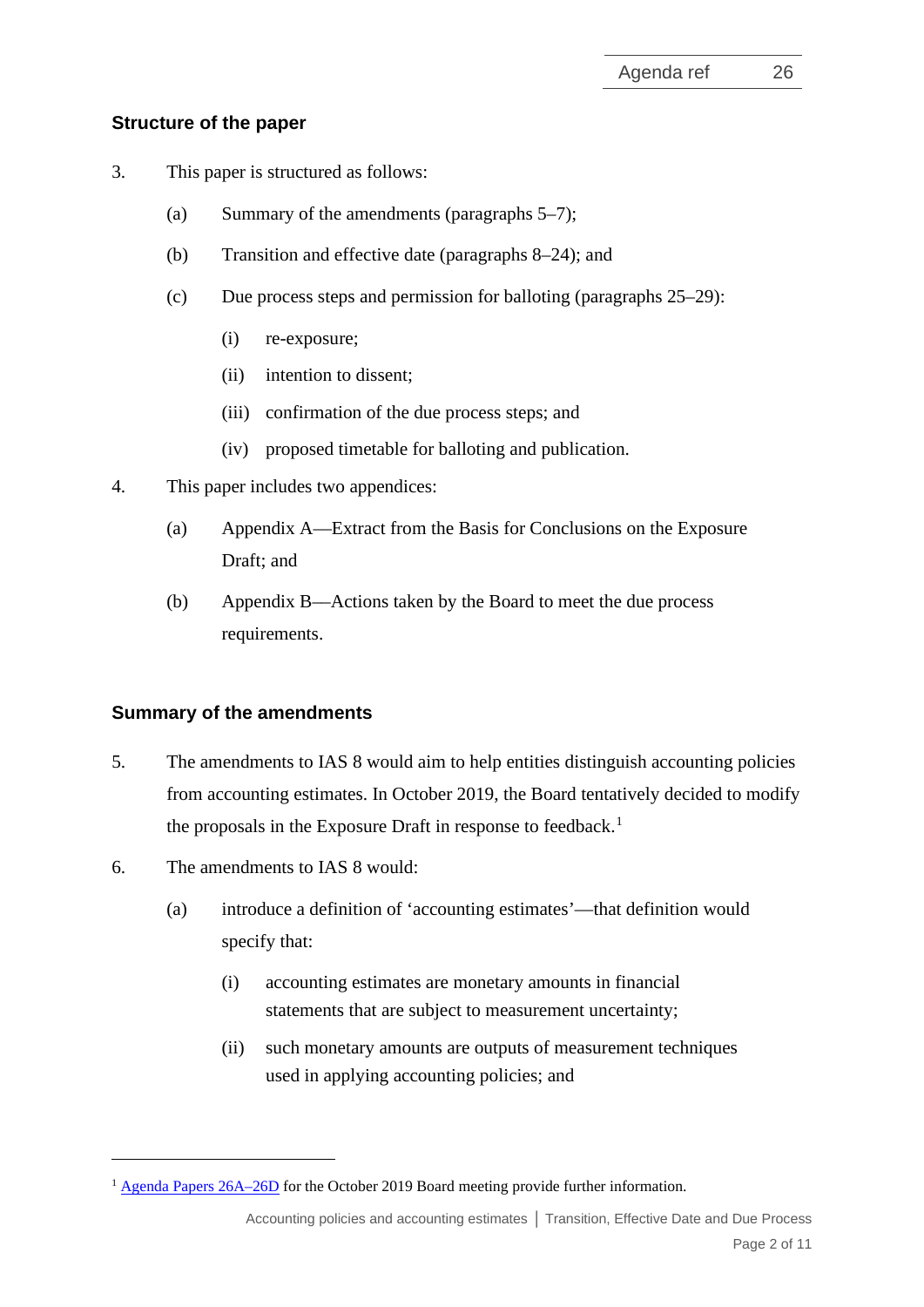- (iii) an entity uses judgements and/or assumptions in developing an accounting estimate.
- (b) clarify that:
	- (i) estimation techniques and valuation techniques are examples of measurement techniques an entity uses to develop accounting estimates;
	- (ii) the effects of a change in an input and/or in a measurement technique used to develop an accounting estimate are changes in accounting estimates if they do not result from the correction of prior period errors;
	- (iii) a change in accounting estimate that results from new information or new developments is not the correction of an error; and
	- (iv) if a change is a change in accounting estimate, it cannot also be a change in accounting policy.
- <span id="page-2-0"></span>7. The amendments would also:
	- (a) delete existing example IE3 from the *Guidance on Implementing IAS 8*; and
	- (b) add to the *Guidance on Implementing IAS 8* examples illustrating how an entity would apply the definition of accounting estimates.

## **Transition and effective date**

## *Transition*

#### *Proposal in the Exposure Draft*

<span id="page-2-1"></span>8. Paragraph 54F of the Exposure Draft sets out proposed transition requirements. This paragraph states:

> 54F [Draft] *Amendments to IAS 8*, issued in [date to be decided after exposure], amended paragraphs 5, 32, 34, 51–53 and added paragraphs 32A and 32B. An entity shall apply those amendments only: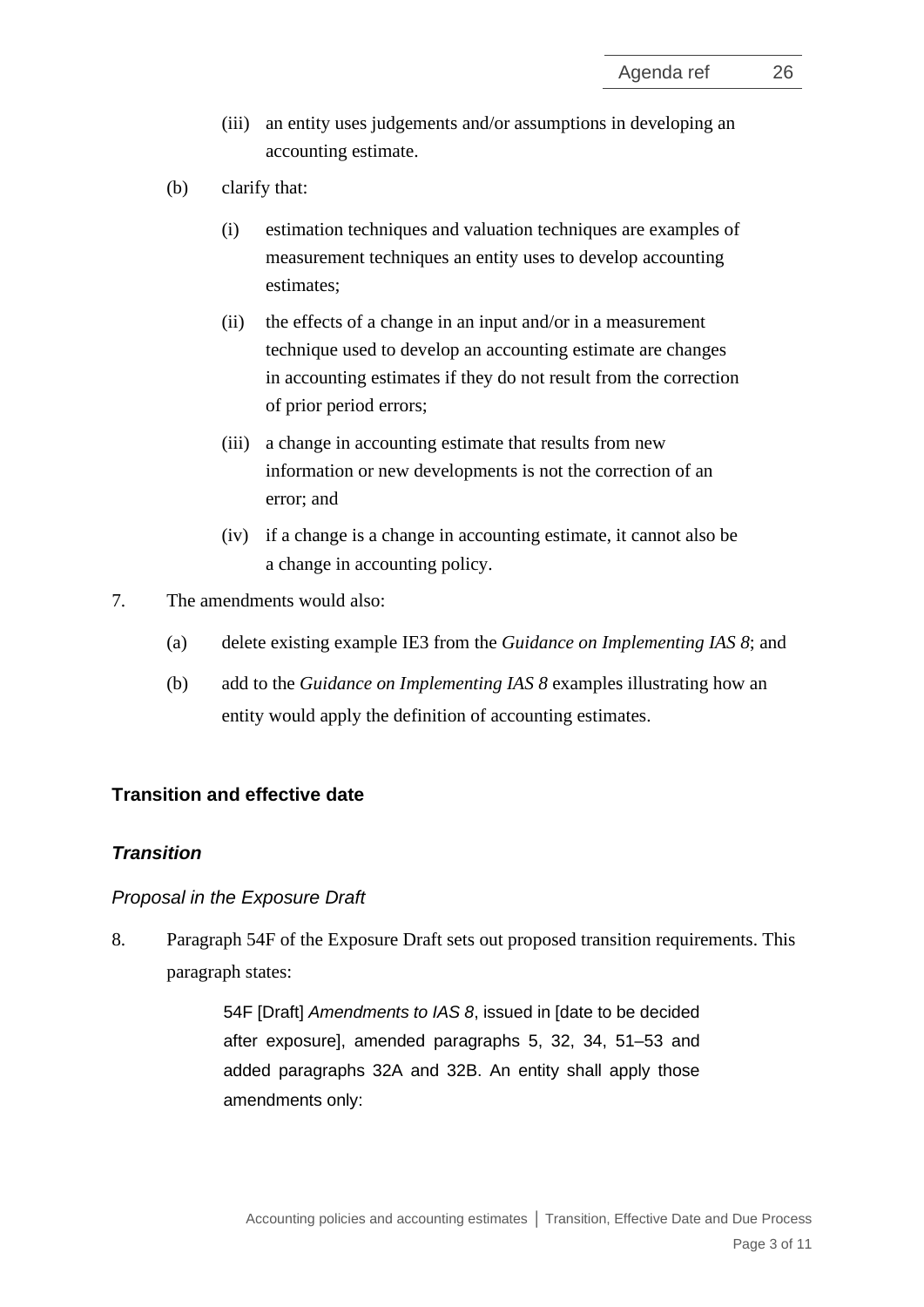(a) from the start of the first annual period beginning on or after [date to be decided after exposure], or from the start of an earlier annual period selected by the entity; and

(b) to all changes in accounting policies and all changes in accounting estimates that occur on or after the date determined in (a). The entity shall apply the rest of this Standard to these changes in accounting policies and changes in accounting estimates. For example, for changes in accounting policies, the entity shall apply paragraphs 14–31.

9. Appendix A to this paper reproduces paragraphs BC21–BC22 of the Exposure Draft, which outline the Board's considerations in this respect.

### *Respondents' comments*

- 10. Only a few respondents commented on the proposed transition requirements.
- 11. One respondent said the Board is undermining the principle of retrospective application in most new standards and amendments. In the respondent's view, users find retrospective application gives a more faithful representation of performance and is more helpful.
- 12. A few respondents said the proposed wording of the last two sentences of paragraph 54F(b) (reproduced in paragraph [8](#page-2-1) of this paper) is confusing, unclear and unnecessary. These respondents suggest deleting these two sentences.

### *Staff analysis and recommendation*

#### *Transition requirements*

13. As explained in paragraph BC22 of the Exposure Draft (see Appendix A to this paper), in the Board's view, the expected benefits of applying the amendments to changes that occurred in prior periods would not outweigh the cost. [2](#page-3-0) We continue to agree with the proposed transition requirements for the reasons considered by the Board when developing those requirements. Respondents have not provided any information beyond that previously considered by the Board.

<span id="page-3-0"></span><sup>&</sup>lt;sup>2</sup> See paragraph BC22 of the Exposure Draft (reproduced in Appendix A to this paper).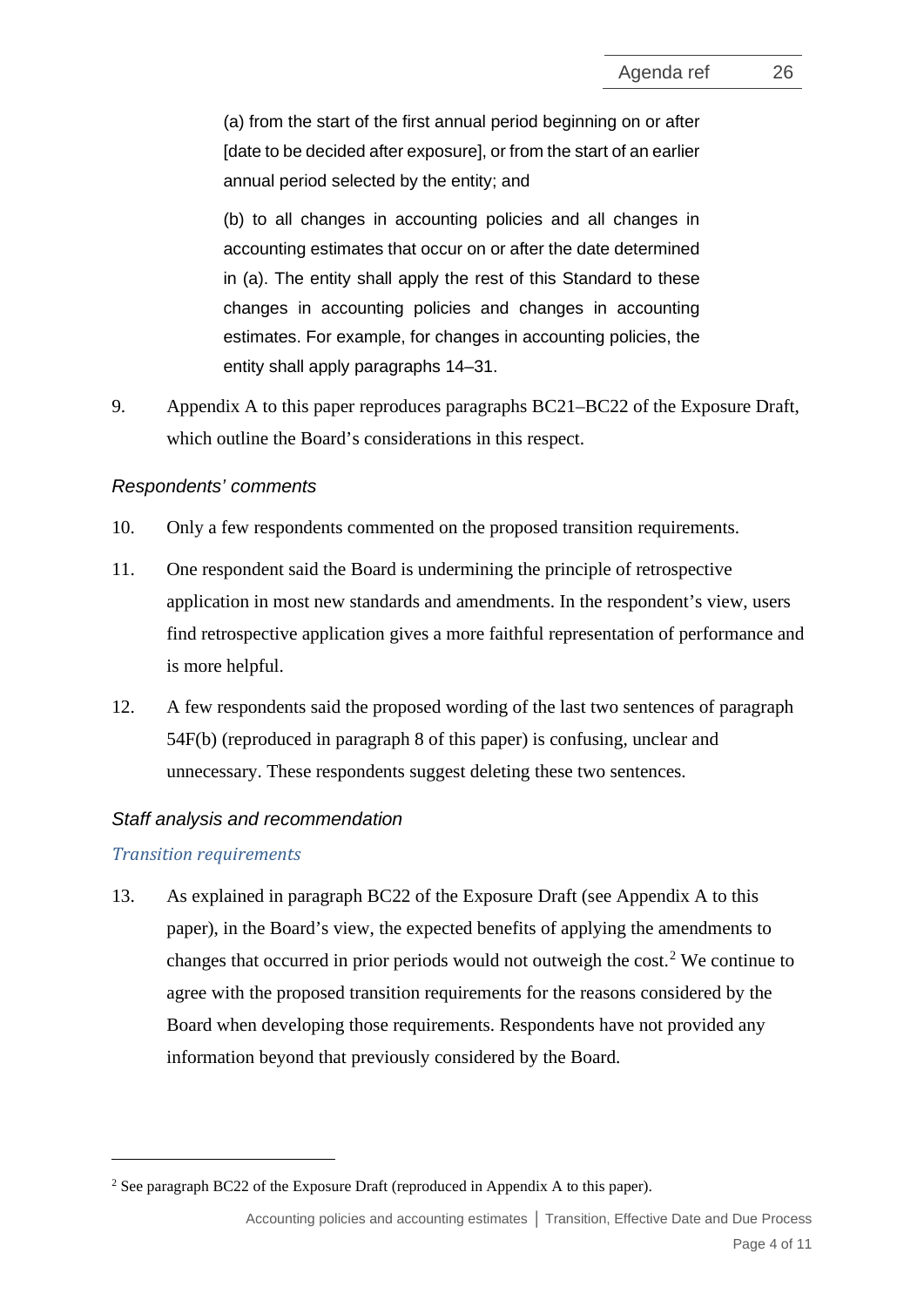## *Last two sentences of paragraph 54F(b)*

- 14. We understand that the last two sentences in paragraph 54F(b) of the proposed amendments are intended to clarify that, although an entity would apply the proposed amendments prospectively (ie in determining whether changes that occur on or after the effective date are changes in accounting policies or changes in accounting estimates), an entity would then continue to apply the existing requirements in IAS 8 to determine whether to account for such a change prospectively or retrospectively.
- 15. The amendments would clarify only whether a change is a change in accounting policy or a change in accounting estimate—they would not change the requirements in IAS 8 on accounting for those changes. An entity accounting for a change in accounting policy in the period in which it applies the amendments for the first time would apply the requirements in IAS 8 in the same manner as it would in any other period. We think it is unnecessary to specify that the rest of IAS 8 continues to apply to changes in accounting policies and changes in accounting estimates.
- 16. We also note that when developing transition requirements, the Board normally only specifies how an entity applies the amended portion of any Standard and not how it applies any portion of the Standard which has not been amended—while we understand the intention behind the last two sentences, we think carrying forward these sentences to the final amendments could have unintended consequences for other amendments.
- 17. Accordingly, we recommend that the Board not include these sentences when it finalises the amendments to IAS 8.

#### **Question 1 for the Board**

#### **1. Transition requirements**

Does the Board agree with our recommendations to:

- (a) require entities to apply the amendments only to changes in accounting policies and changes in accounting estimates that occur on or after the start of the first annual period in which the entity applies the amendments; and
- (b) not include the last two sentences of paragraph 54F(b) of the proposed amendments.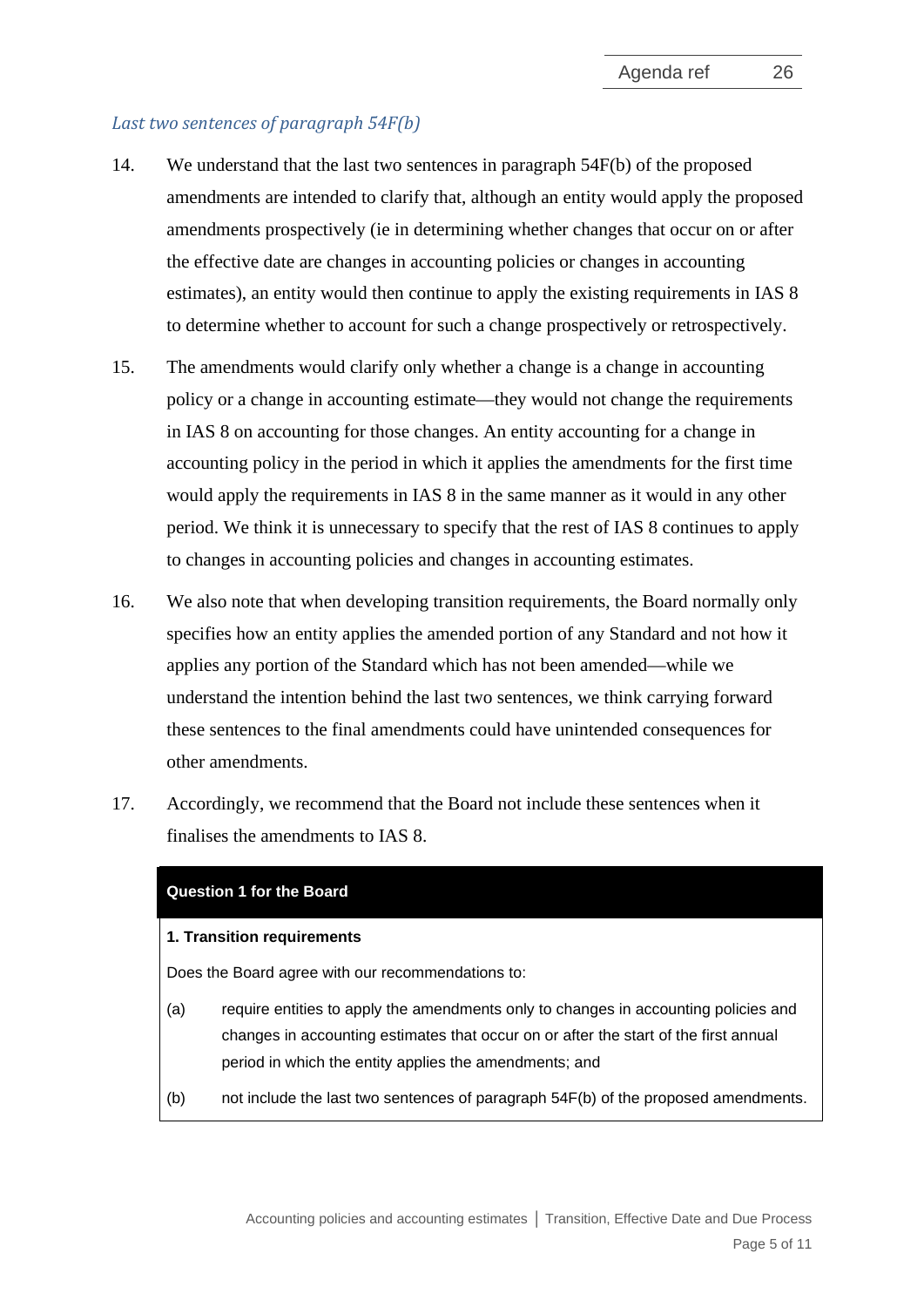## *Effective date*

### *Proposal in the Exposure Draft and respondents' comments*

- <span id="page-5-1"></span>18. The Board did not propose an effective date but proposed that earlier application be permitted. Appendix A to this paper reproduces paragraphs BC23–BC24 which outline the Board's considerations in respect of permitting early application of the proposed amendments.
- 19. No respondent commented on this aspect of the proposed amendment.

## *Staff analysis and recommendation*

- 20. Paragraph 6.35 of the Due Process Handbook explains that the mandatory effective date of any amendment is set so that (a) jurisdictions have sufficient time to incorporate the new requirements into their legal systems and (b) those applying IFRS Standards have sufficient time to prepare for the new requirements.
- 21. The Board generally allows at least 12 to 18 months between the issuance of a new Standard or amendment and its effective date. If the Board agrees with our recommendations set out in this paper, we expect the Board to issue the amendments during the first half of 2020.
- 22. The amendments are narrow in scope and apply only to changes in accounting policies and changes in accounting estimates that occur after the start of the first annual period in which the entity applies the amendments. We think entities would have sufficient time to apply the amendments if the Board were to set an effective date of 1 January 2022––ie approximately 18 months after the end of the first half of 2020. Accordingly, we recommend that the Board require entities to apply the amendments for annual periods beginning on or after 1 January 2022.
- 23. As explained in Appendix A of [Agenda Paper 26C](https://cdn.ifrs.org/-/media/feature/meetings/2019/october/iasb/ap26c-ias-8.pdf) for the October 2019 Board meeting, we will, to the extent feasible, co-ordinate the timing of issuing these amendments with any other amendments to IAS 8. If this results in delays to issuing the amendments, we will reassess the appropriateness of the effective date and present our updated recommendation to the Board.
- <span id="page-5-0"></span>24. We continue to agree with the Board's rationale for permitting early application of the amendments and recommend that the Board confirm this proposal. In addition, and as explained in paragraph BC24 of the Exposure Draft (see appendix A to this paper),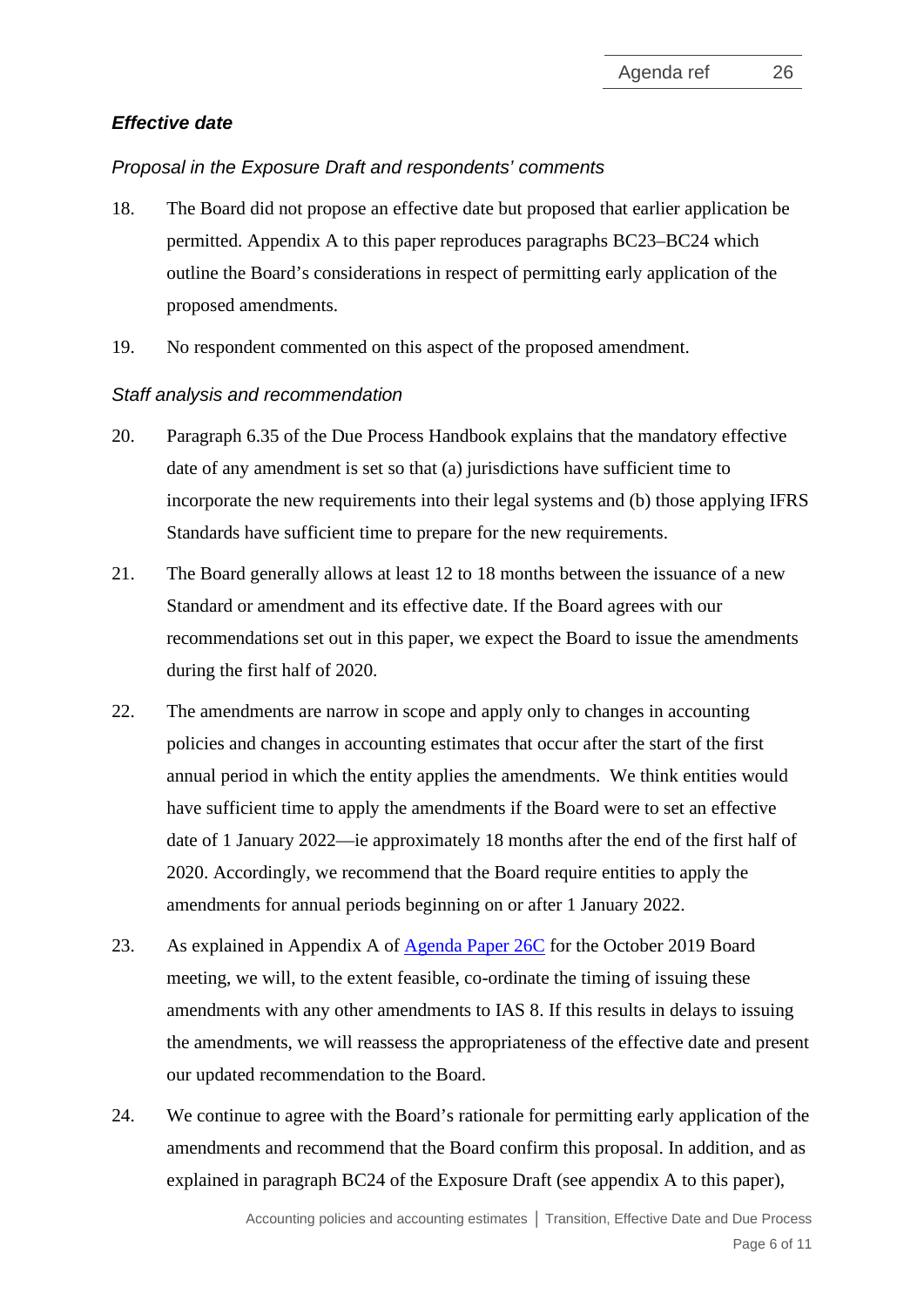the Board proposed not to add a requirement for an entity to disclose the fact that it has applied those amendments for an earlier period. We continue to agree with the Board's rationale and, accordingly, recommend confirming this decision.

| <b>Question 2 for the Board</b>                   |                                                                                                                                             |  |
|---------------------------------------------------|---------------------------------------------------------------------------------------------------------------------------------------------|--|
| 2. Effective date                                 |                                                                                                                                             |  |
| Does the Board agree with our recommendations to: |                                                                                                                                             |  |
| (a)                                               | require entities to apply the amendments to annual periods beginning on<br>or after 1 January 2022, with earlier application permitted; and |  |
| (b)                                               | not add a requirement for an entity to disclose the fact that it has applied<br>the amendments for an earlier period?                       |  |

### **Due process steps and permission for balloting**

### *Re-exposure*

<span id="page-6-0"></span>25. The Board considered whether to re-expose the amendments to IAS 8 at its October 2019 meeting, in light of the modifications to the proposals in the Exposure Draft. The Board tentatively decided not to re-expose the amendments to IAS 8.[3](#page-6-1)

### *Intention to dissent*

26. In accordance with paragraph 6.23 of Due Process Handbook, we are asking whether any Board member intends to dissent from the issuance of the amendments to IAS 8.

#### *Confirmation of the due process steps*

27. We think the Board has undertaken all the due process activities identified as being required in the Due Process Handbook and, thus, is able to finalise the amendments. Appendix B to this paper summarises the due process steps taken in developing the amendments to IAS 8—the applicable due process steps to date for issuing the amendments have been completed.

<span id="page-6-1"></span><sup>&</sup>lt;sup>3</sup> [Agenda Papers 26D](https://www.ifrs.org/-/media/feature/meetings/2019/october/iasb/ap26d-ias-8.pdf) for the October 2019 Board meeting and th[e October 2019 IASB Update](https://www.ifrs.org/news-and-events/updates/iasb-updates/october-2019/) provide further information.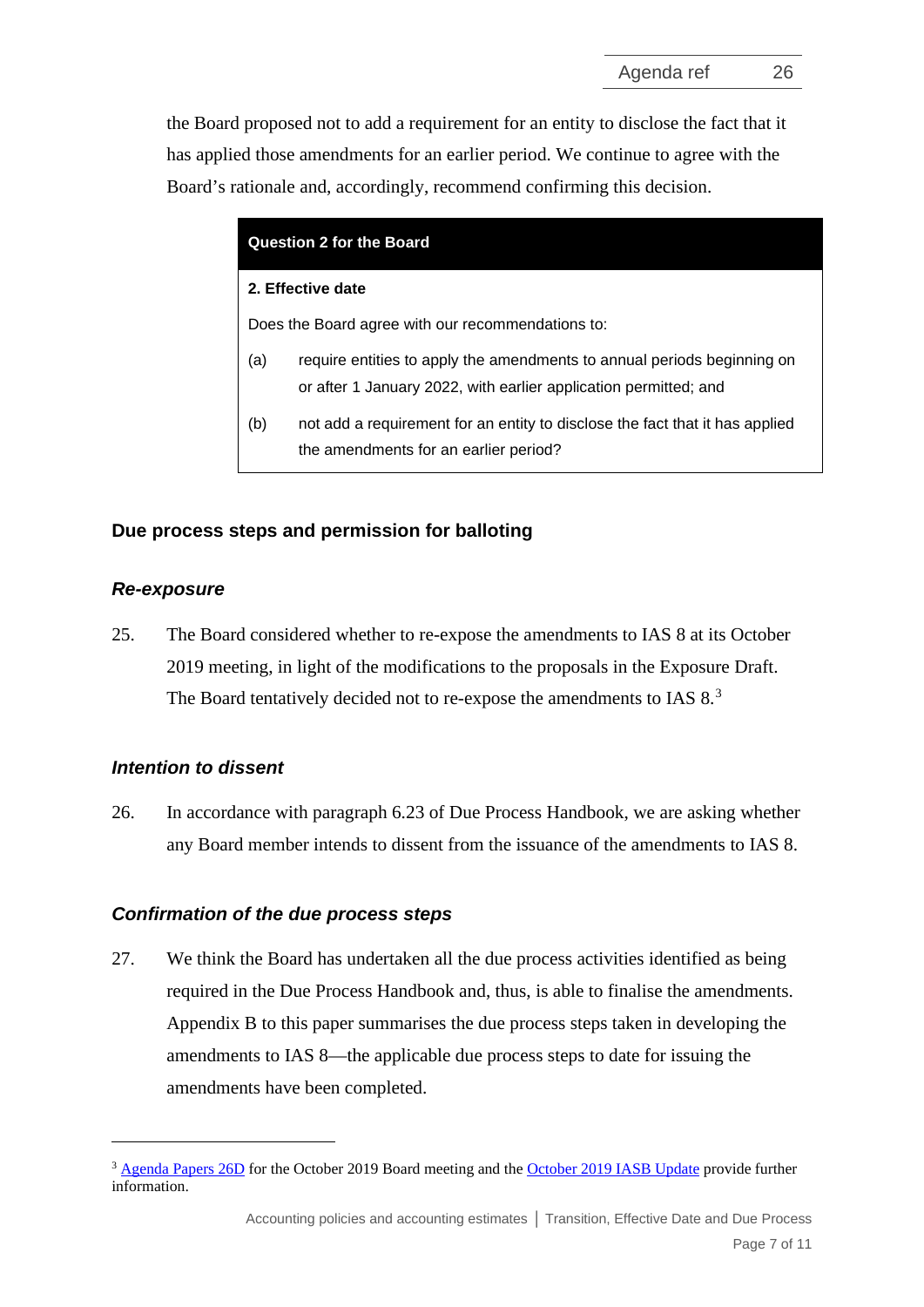28. We request permission to start the balloting process if the Board is satisfied that (a) it has been provided with sufficient analysis, and (b) has undertaken appropriate consultation and due process to support issuing the amendments.

## *Proposed timetable for balloting and publication*

<span id="page-7-0"></span>29. We plan to begin the balloting process in the near term and expect to issue the amendments in the first half of 2020.

|  | Questions 3 and 4 for the Board |  |
|--|---------------------------------|--|
|  |                                 |  |

**3. Dissent**—does any Board member intend to dissent from the issuance of the amendments to IAS 8?

**4. Permission to ballot**—is the Board satisfied it has complied with the applicable due process requirements and that it has undertaken sufficient consultation and analysis to begin the balloting process for the amendments to IAS 8?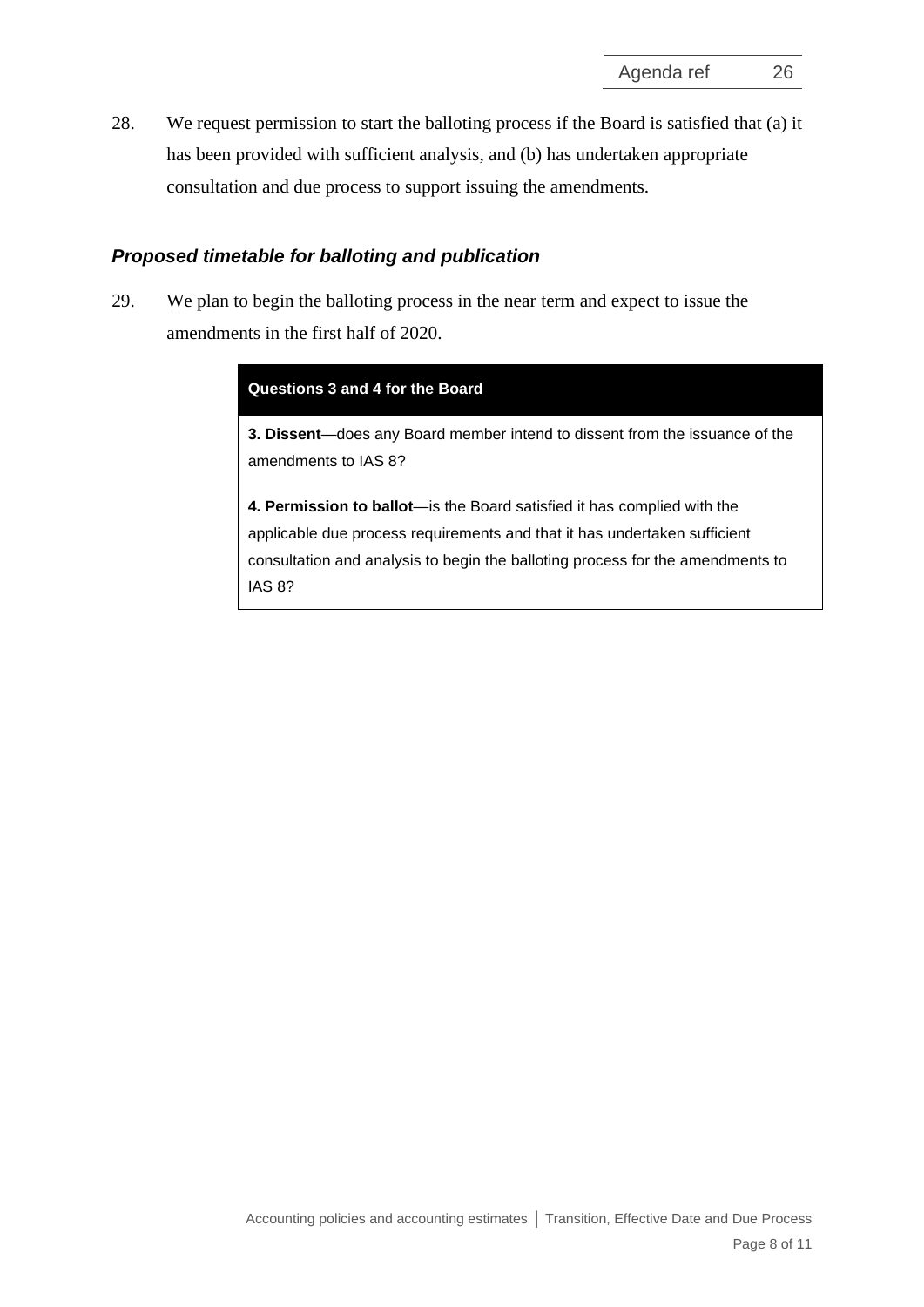#### **Appendix A––Extract from the Basis for Conclusions on the Exposure Draft**

#### **Transition (paragraph 54F)**

BC21 The Board proposes that an entity should apply the amendments only to changes in accounting policies and changes in accounting estimates that occur on or after the start of the first annual period in which the entity applies the amendments.

BC22 The Board proposes this transition because the benefits of applying the amendments to reclassify changes that occurred before the date mentioned in paragraph BC21 (ie in a prior period) would be minimal. The only information that such retrospective reclassifications would provide is the fact that a change in an accounting policy in a prior period would now have been reclassified as a change in an accounting estimate, or vice versa, and the effect of the difference between those two treatments. In the Board's view, this information would have neither predictive value nor confirmatory value. In addition, retrospective reclassification would impose on users of financial statements cost and effort to review and understand the resulting adjustments. It would also require entities to incur cost and expend effort in searching for past changes that the entities would have to reclassify on applying the new definitions and guidance.

BC23 The Board proposes to permit early application. In the Board's opinion, early application would enable entities to adopt more promptly a clearer and more consistent distinction between accounting policies and accounting estimates without:

- (a) depriving users of financial statements of useful information; or
- (b) impairing comparability between entities that adopt the amendment early and entities that wait until the effective date.

BC24 The Board does not propose creating a requirement for an entity to disclose the fact that it has applied those amendments for an earlier period. The Board concluded that this information is unlikely to be material. Moreover, paragraph 28 of IAS 8 requires an entity to disclose the effect, if any, of initial application of a Standard.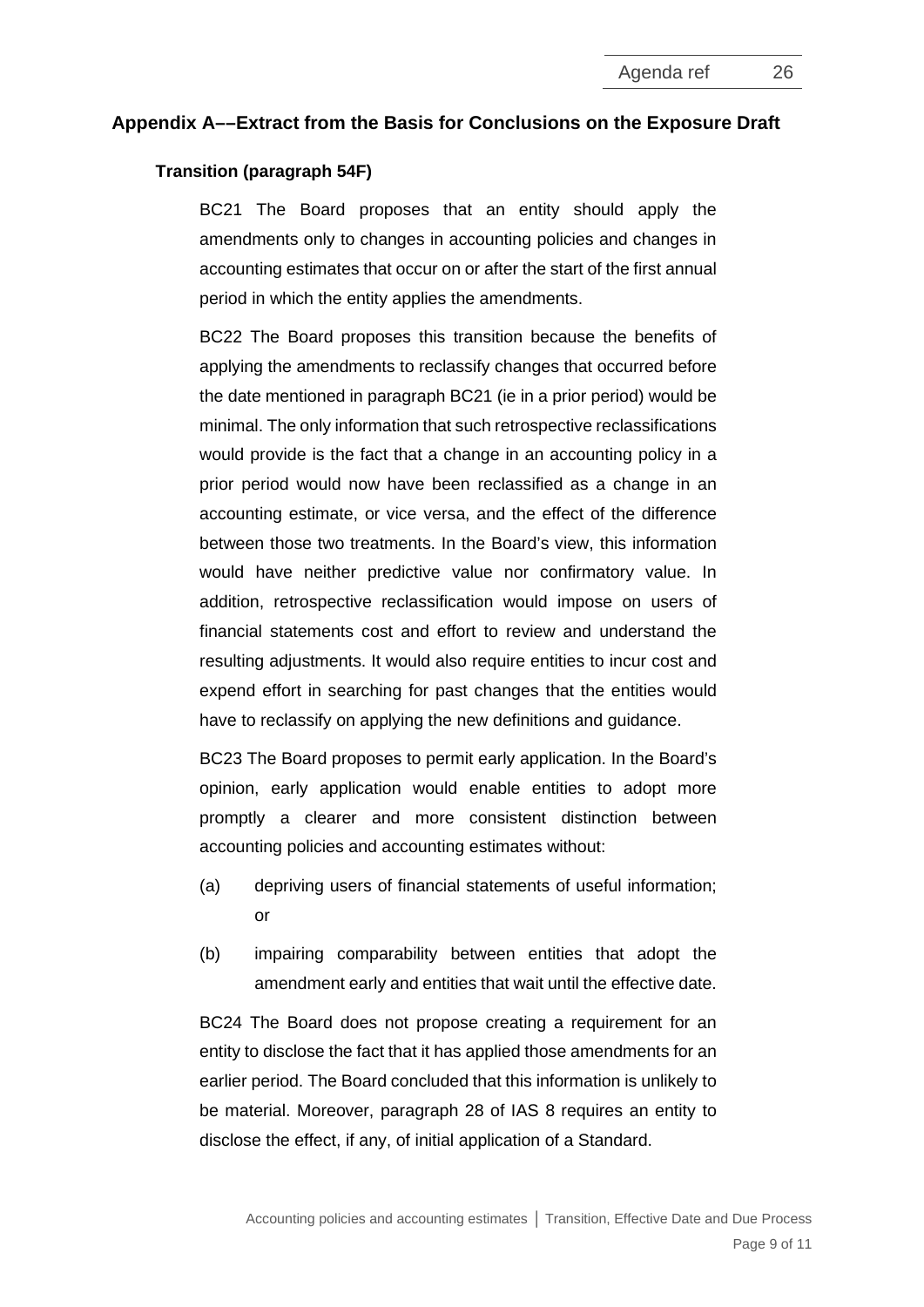## **Appendix B––Actions taken by the Board to meet the due process requirements**

| <b>Step</b>                                                                                                                                                                            | <b>Required</b><br>/ Optional | <b>Actions</b>                                                                                                                                                                                                                                                                                                                                                                                                                                                                                                                                                                                                                                                                                                                                                                                                                                                                                                                                                                                                                                                                                                                                                                                                                                                                                                                                                                                                                                                                                                                                                                                                                                                                                                                                                                                                                                                                                                                                                                                                                                               |  |  |
|----------------------------------------------------------------------------------------------------------------------------------------------------------------------------------------|-------------------------------|--------------------------------------------------------------------------------------------------------------------------------------------------------------------------------------------------------------------------------------------------------------------------------------------------------------------------------------------------------------------------------------------------------------------------------------------------------------------------------------------------------------------------------------------------------------------------------------------------------------------------------------------------------------------------------------------------------------------------------------------------------------------------------------------------------------------------------------------------------------------------------------------------------------------------------------------------------------------------------------------------------------------------------------------------------------------------------------------------------------------------------------------------------------------------------------------------------------------------------------------------------------------------------------------------------------------------------------------------------------------------------------------------------------------------------------------------------------------------------------------------------------------------------------------------------------------------------------------------------------------------------------------------------------------------------------------------------------------------------------------------------------------------------------------------------------------------------------------------------------------------------------------------------------------------------------------------------------------------------------------------------------------------------------------------------------|--|--|
| <b>Consideration of information gathered during consultation</b>                                                                                                                       |                               |                                                                                                                                                                                                                                                                                                                                                                                                                                                                                                                                                                                                                                                                                                                                                                                                                                                                                                                                                                                                                                                                                                                                                                                                                                                                                                                                                                                                                                                                                                                                                                                                                                                                                                                                                                                                                                                                                                                                                                                                                                                              |  |  |
| The Board posts all of the comment<br>letters that are received in relation<br>to the Exposure Draft on the project<br>pages.                                                          | Required                      | All comment letters received by the Board (82 comment letters) have been<br>posted on the project website here:<br>https://www.ifrs.org/projects/work-plan/accounting-policies-and-<br>accounting-estimates/comment-letters-projects/exposure-draft-accounting-<br>policies-and-accounting-estimates/#comment-letters                                                                                                                                                                                                                                                                                                                                                                                                                                                                                                                                                                                                                                                                                                                                                                                                                                                                                                                                                                                                                                                                                                                                                                                                                                                                                                                                                                                                                                                                                                                                                                                                                                                                                                                                        |  |  |
| Board and IFRS Interpretations<br>Committee (Committee) meetings<br>are held in public, with papers<br>being available for observers. All<br>decisions are made in public<br>sessions. | Required                      | The Board discussed the summary of feedback from comment letters at its<br>March 2018 meeting.<br>(see Agenda Paper 26 Feedback summary: Accounting Policies and<br>Accounting Estimates (Proposed amendments to IAS 8)).<br>The Board received an update on the project and discussed next steps at its<br>July 2018 meeting.<br>(see Agenda Paper 26 Update and next steps).<br>The Board discussed staff preliminary views on the matters identified in<br>the feedback to the Exposure Draft, including preliminary views on the<br>project direction at its April 2019 meeting.<br>(see Agenda Paper 26A Cover note, Agenda Paper 26B Analysis of<br>feedback—definition of accounting estimates, Agenda Paper 26C Analysis<br>of feedback—other aspects and Agenda Paper 26D Project direction).<br>The Board discussed our analysis and recommendations on the matters<br>identified in the feedback to the Exposure Draft, including our<br>recommendations on the project direction at its October 2019 meeting.<br>(see Agenda Paper 26A Cover note, Agenda Paper 26B Analysis of<br>feedback-definition of accounting estimates, Agenda Paper 26C Analysis<br>of feedback—other aspects and Agenda Paper 26D Project direction).<br>The Board will discuss feedback on the transition requirements proposed in<br>the Exposure Draft (covered in this paper) at its December 2019 meeting.<br>The Committee also discussed our analysis on the matters identified in the<br>feedback to the Exposure Draft and planned recommendations to the Board<br>at its September 2018 meeting (see Agenda Paper 8 Analysis of feedback<br>on proposed amendments to IAS 8). Committee members provided advice<br>to the Board on the planned recommendations and project direction.<br>All staff papers above are publicly available.<br>The project webpage has up-to-date information about all technical papers<br>related to the project:<br>https://www.ifrs.org/projects/work-plan/accounting-policies-and-<br>accounting-estimates/#project-history |  |  |
| Analysis of likely effects of the<br>forthcoming Standard or major<br>amendment, for example, costs or<br>ongoing associated costs.                                                    | Required                      | The Board considered the likely effects of the amendments when it<br>discussed the project direction at its meeting in October 2019. See Agenda<br>Paper 26D Project direction of that meeting for further details.                                                                                                                                                                                                                                                                                                                                                                                                                                                                                                                                                                                                                                                                                                                                                                                                                                                                                                                                                                                                                                                                                                                                                                                                                                                                                                                                                                                                                                                                                                                                                                                                                                                                                                                                                                                                                                          |  |  |